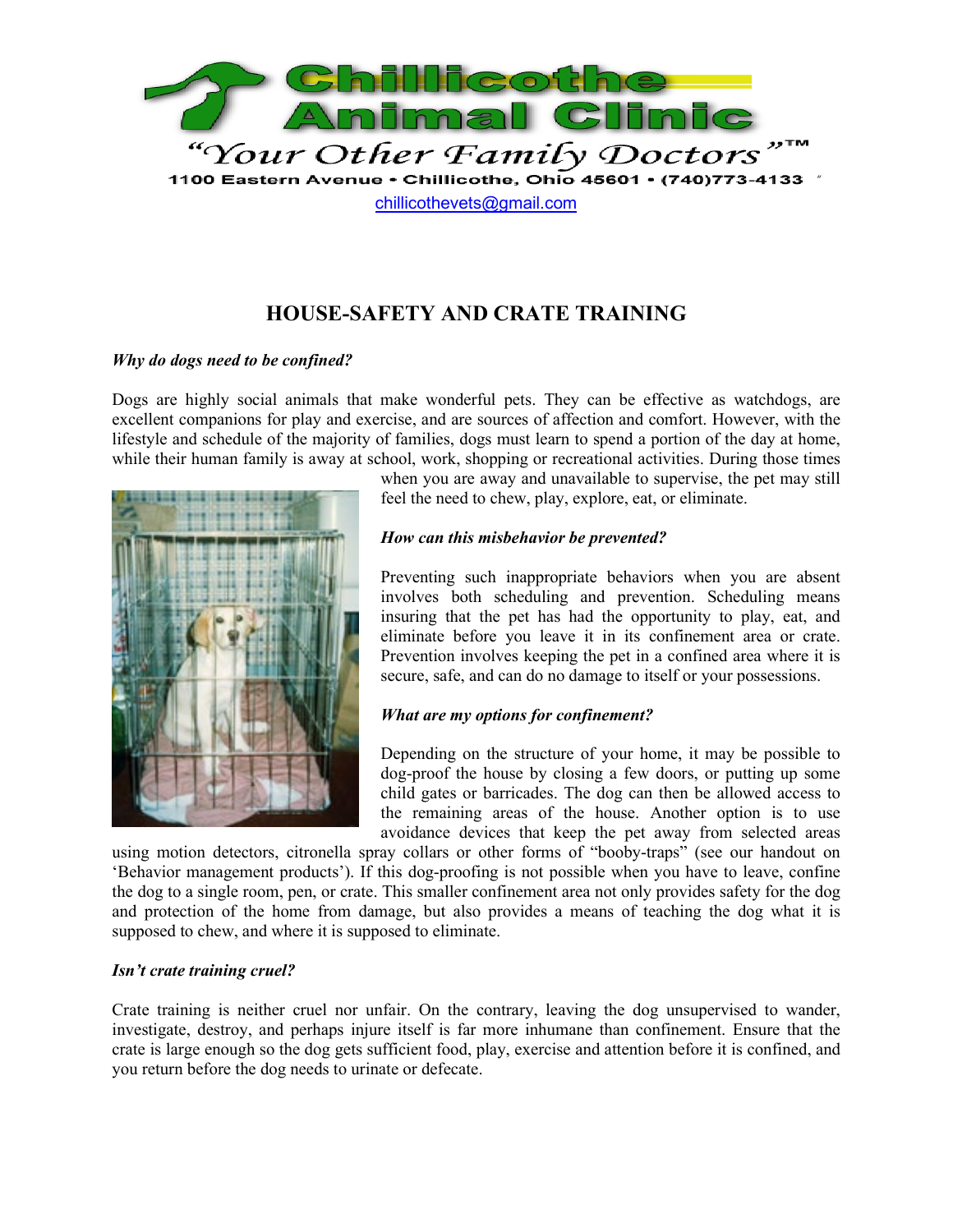### *What are the benefits of crate training?*

The two most important benefits are the safety it affords the pet, and the damage that is prevented. The cage also provides a place of security; a comfortable retreat where the dog can relax, sleep, or chew on a favorite toy. Behavior problems can be immediately prevented by confining the pet to a crate or room, when the owner is not available to supervise. When you are at home, supervision and rewards can be used to prevent undesirable behavior, and to teach the dog where to eliminate, what to chew, and what rooms and areas are "out of bounds."

# *Will cage confinement help with house-training?*

Yes. Crate training is one of the quickest and most effective ways to house-train a dog. Since most dogs instinctively avoid eliminating in their sleeping and eating areas, dogs that use their crate as a bed or "den" will seldom eliminate inside unless they have been left in the crate for too long. Crate training can also help teach the dog to develop control over its elimination (see our handout on 'Puppy – getting started and house training guide').

As soon as your dog is released from its crate, take it to the designated area and reward elimination at acceptable locations. Since the crate prevents chewing, digging, and elimination on the owner's home and property, owners of crate trained puppies have fewer behavior concerns, the puppy receives far less discipline and punishment, and the overall relationship between pet and owner can be dramatically improved.

# *Will the crate provoke barking?*

No. The crate can also be a useful way to reduce or eliminate distress barking. Rather than locking the puppy up and away from the owners at night time or during mealtime, the puppy can be housed in its crate in the bedroom or kitchen. In this way the puppy cannot get into mischief, and is less likely to cry out or vocalize, if the owners are in the room. If the puppy is locked away in a laundry room or basement with no access to the owners, distress vocalization is far more likely. If the owner then goes to the puppy to quiet it down or check it out, the crying behavior is rewarded.

### *What about caging and travel?*

Of course, throughout its life, whether traveling or boarding, the dog may require crate confinement. Those dogs that are familiar and comfortable with caging are more likely to feel secure, and far less stressed, should caging be required.

# **PUPPY CRATE TRAINING**

### *What type of crate or confinement area works best?*

A metal, collapsible crate with a tray floor works well, as long as the crate is large enough for the dog to stand, turn, and stretch out. Some dogs feel more secure if a blanket is draped over the crate. A plastic traveling crate or a homemade crate can also be used. Playpens or barricades may also be successful as long as they are indestructible and escape proof.

### *Where should the cage be located?*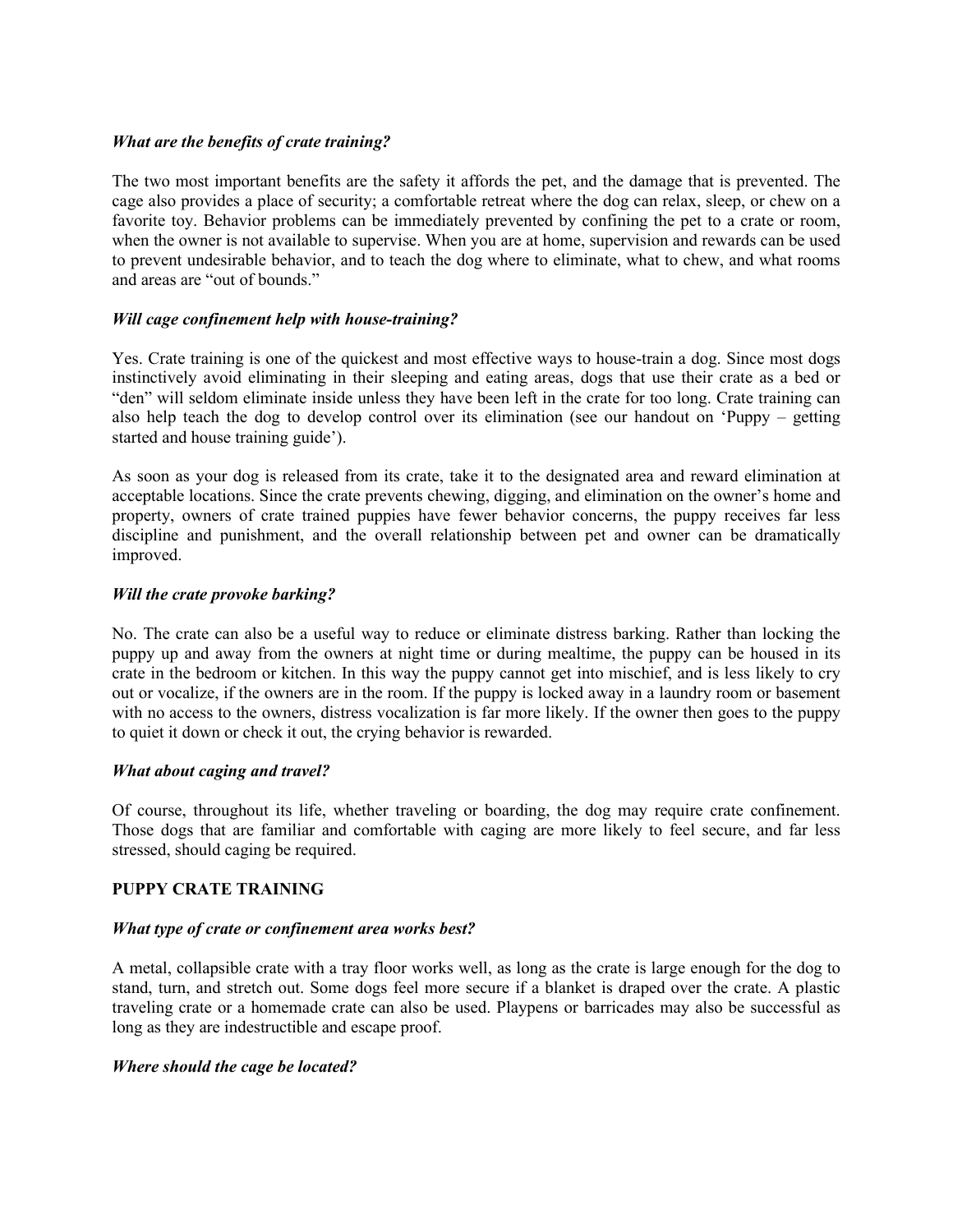Because dogs are social animals, an ideal location for the crate is a room where the family spends time such as a kitchen, den, or bedroom rather than an isolated laundry or furnace room.

#### *How can crating or confinement become a positive experience?*

Most dogs quickly choose a small area, such as a corner of a room, in a dog bed, or on or under a couch, where they go to relax. The key to making the crate the dog's favorite retreat and sleeping area, is to associate the crate with as many positive and relaxing experiences and stimuli as possible (food, treats, chew toys, bedding) and to place the dog in its cage only at scheduled rest and sleep periods. You must therefore be aware of the dog's schedule, including its needs for exploration, play, food, and elimination, so that the dog is only placed in its cage, when each of these needs is fulfilled. You must then return to the dog to release it from its cage before the next exercise, feeding or elimination period is due.

A radio or television playing in the background may help to calm the dog when it is alone in its cage, especially during the daytime. These may also help to mask environmental noises that can stimulate the dog to vocalize.

The crate should never be used as punishment.

#### *How do I crate-train my new puppy?*

- **1)** Introduce the puppy to the crate as soon as it is brought home and as early in the day as possible. Place a variety of treats in the cage throughout the day so that the puppy is encouraged to enter voluntarily. Food, water, toys and bedding could also be offered to the puppy in the open cage.
- **2)** Choose a location outdoors for the puppy to eliminate. Take the puppy to the location, wait until the puppy eliminates, and reward the puppy lavishly with praise or food. After some additional play and exercise, place the puppy in its crate with water, a toy and a treat and close the door.
- **3)** If the puppy is tired and calm, it may take a "nap" shortly after being placed in its crate.
- **4)** Leave the room but remain close enough to hear the puppy. Escape behavior and vocalization are to be expected when a dog is first placed into its crate. If the "complaints" are short or mild, ignore your puppy until the crying stops. Never release the puppy unless it is quiet. This teaches that quiet behavior, and not crying will be rewarded. Release the puppy after a few minutes of quiet or a short nap.



**5)** Punishment may be useful to deter crying if it does not subside on its own. A shaker can (a sealed can filled with coins or marbles) can be tossed at the crate when the pup barks. Other methods include water sprayers or alarms (audible or ultrasonic). The owner should remain out of sight. By plugging in an alarm, tape recorder, water pik, or hair dryer beside the crate and turning it on with a remote control switch each time the dog barks, the dog can be taught that barking leads to punishment whether the owner is present or not. When the barking ceases, the punishment is stopped. Bark collars and alarms or water sprayers that are activated by the barking are also available for persistent problems. Punishment must always be used with caution, since it can exacerbate the vocalization problem of a very anxious pet.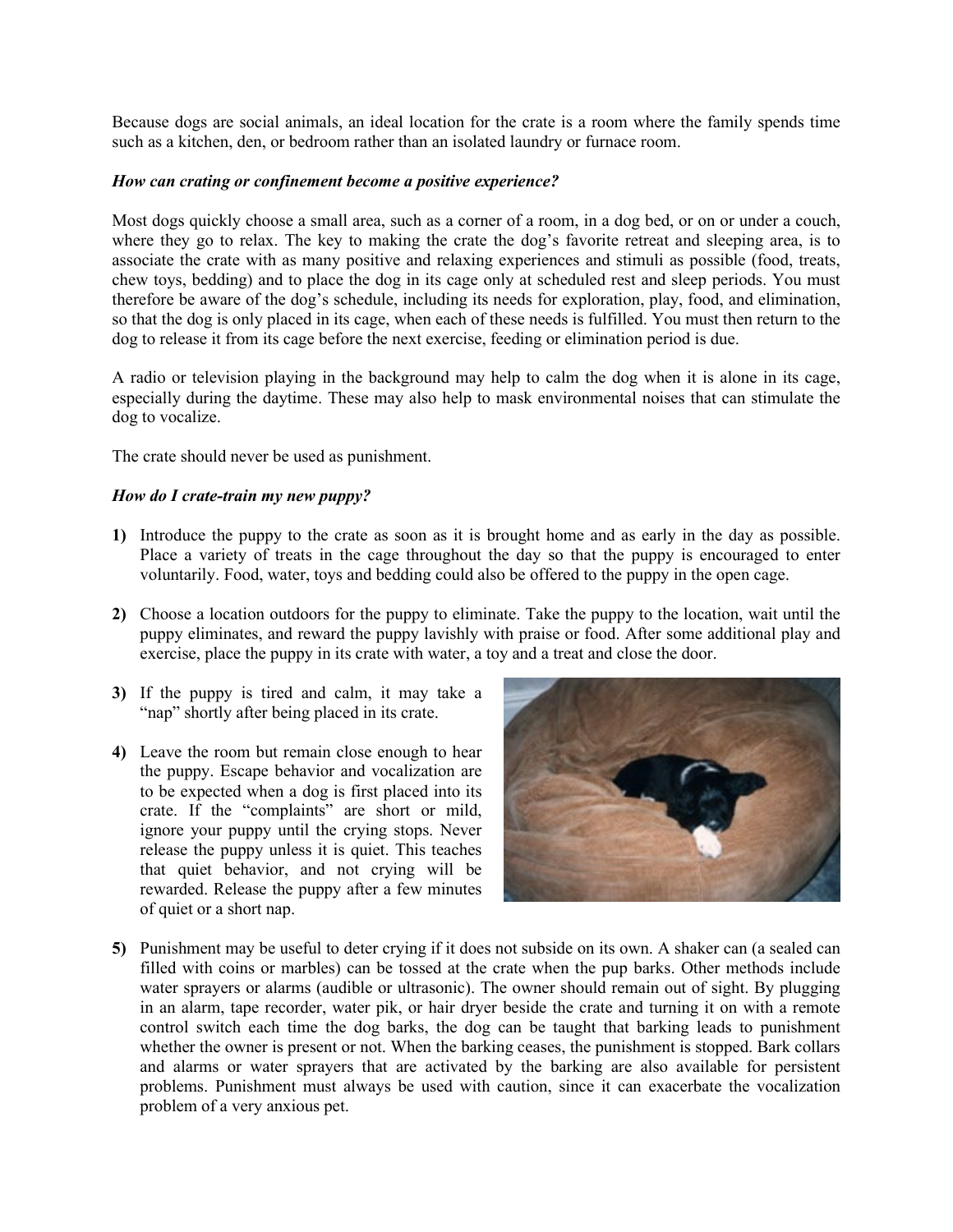- **6)** Repeat the cage and release procedure a few more times during the day before bedtime. Place the puppy in its crate a few times before the end of the day. Each time, increase the time that the dog must stay in the crate before letting it out. Always give the puppy exercise and a chance to eliminate before locking it in the crate.
- **7)** At bedtime, the dog should be exercised, locked in its crate, and left for the night. Do not go to the dog if it cries. Remote punishment can be used to deter crying. Alternately, the crate can be kept in the bedroom.
- **8)** If the pup sleeps in one end of its crate and eliminates in the other, a divider can be installed to keep the puppy in a smaller area.
- **9)** Never leave the puppy in its crate for longer than it can control itself or it may be forced to eliminate in the crate.
- **10)** If the pup must be left for long periods during which it might eliminate, it should be confined to a larger area such as a dog-proof room or pen, with paper left down for elimination. As the puppy gets older, its control increases and it can be left longer in its crate.
- **11)** Although there is a great deal of individual variability, many puppies can control themselves through the night by 3 months of age. During the daytime, once the puppy has relieved itself, a 2-month old puppy may have up to 3 hours control, a 3-month puppy up to 4 hours, and a 4 month old puppy up to 5 hours.
- **12)** A crate is not an excuse to ignore the dog!

### **CRATE TRAINING ADULT DOGS**

#### *What is the best technique for crate training older pets and adult dogs?*

- **1)** For adult dogs or older puppies that have not been crate trained previously, set up the crate in the dog's feeding area with the door open for a few days. Place food, treats, and water in the crate so that the dog enters the crate on its own. Another alternative is to place the crate in the dog's sleeping area with its bedding. Once the dog is entering the crate freely, it is time to close the door.
- **2)** Using the same training techniques as for 'sit' and 'stay' training, have the dog enter its crate for short periods of time to obtain food, treats, or chew toys. Once the pet expects



treats each time it enters the crate, train the dog to enter the crate on command (e.g. kennel!), and have the dog remain in the kennel for progressively longer periods of time, before the dog is allowed to exit. Give small rewards each time the dog enters the cage at first, and give the dog a favored chew toy or some food to help make the stay more enjoyable. At first, the door can remain open during these training sessions.

**3)** When the dog is capable of staying comfortably and quietly in the crate begin to lock the dog in the crate at nighttime. Once the dog sleeps in the crate through the night, try leaving the pet in the crate during the daytime. Try short departures first, and gradually make them longer.